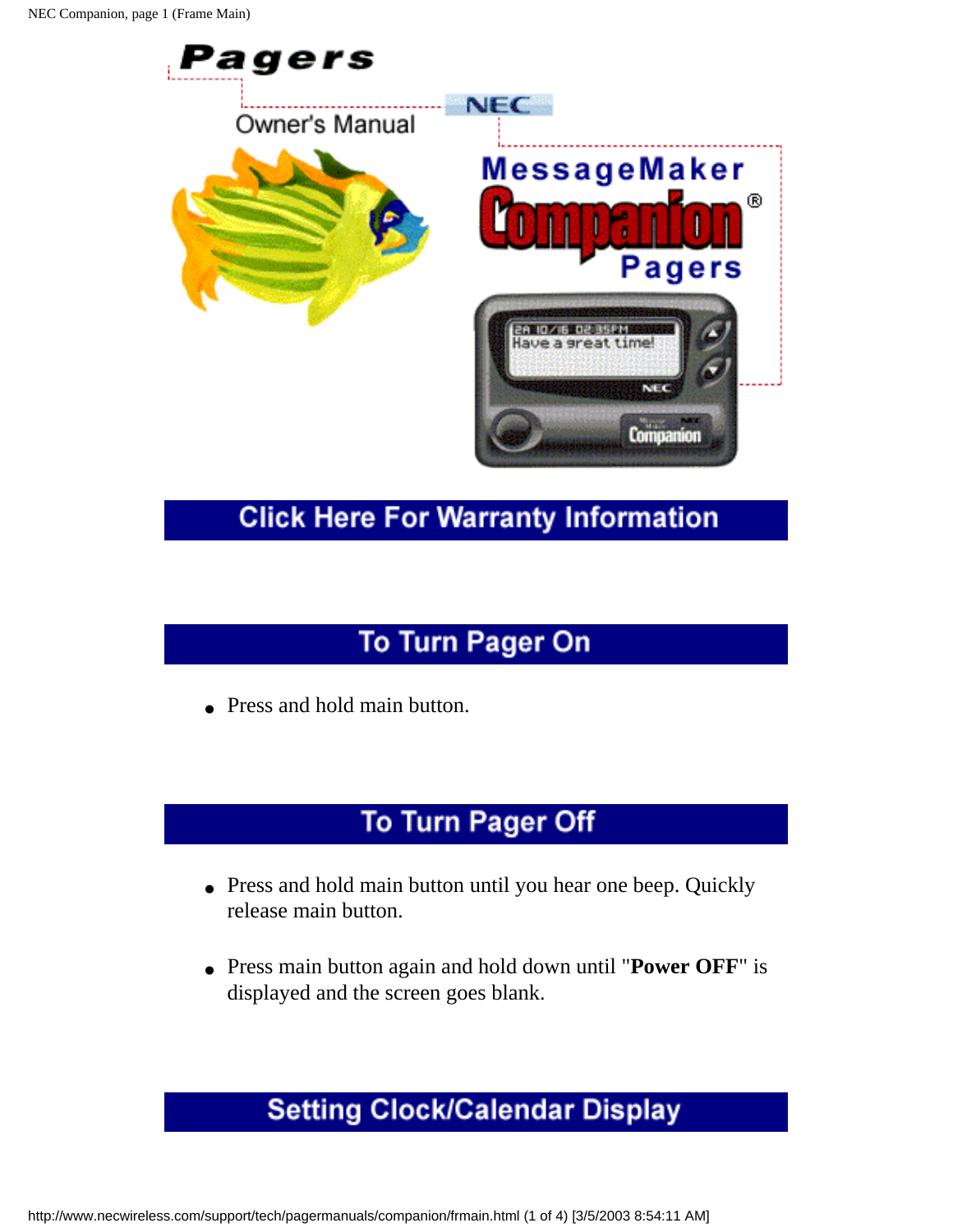- Press and release main button. "**Set Alerts**" will be displayed.
- Press **v** repeatedly until "**Set Clock**" is displayed and press to confirm.
- The hour will be underlined. Press  $\bullet$  repeatedly to select the desired hour and press to  $\bullet$  confirm.
- The minute will be underlined. Press  $\bullet$  repeatedly to select the desired minute and press  $\bullet$  to confirm.
- The "**12H**" (12 hour setting) or "**24H**" (24 hour setting) will be underlined. Press  $\bullet$  repeatedly to select the desired hour clock setting and press  $\bullet$  to confirm.
- Follow the same procedure to select the year, month and day.
- The  $\overrightarrow{ }$  (clock display on) or  $\overrightarrow{ }$  (clock display off) will be underlined. Press  $\bullet$  repeatedly to select and press to confirm.
- Press main button.

#### **Changing Calendar Order**

● Press and release main button. "**Set Alerts**" will be displayed.

**Prepeatedly until "Set Options"** is displayed and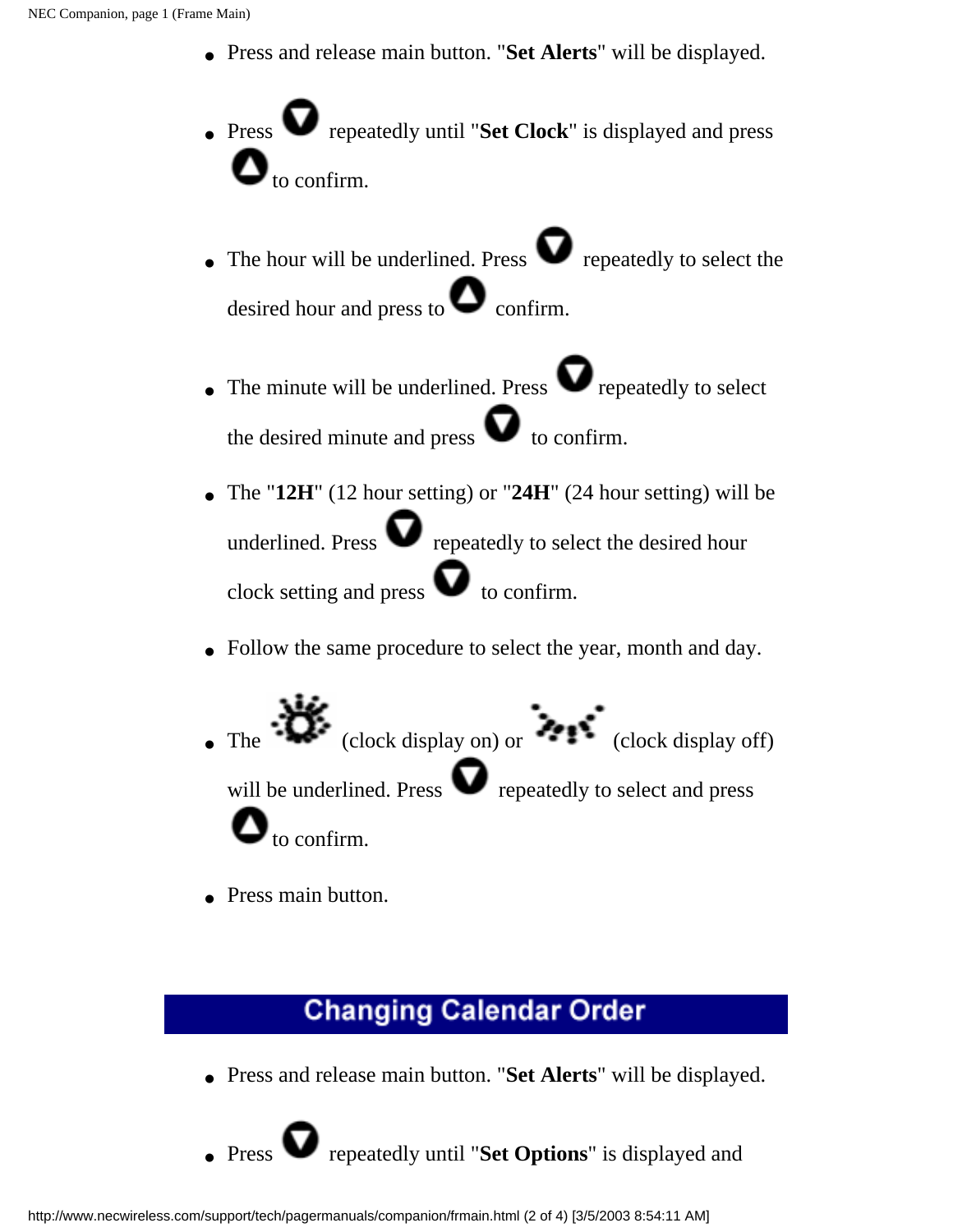press  $\bullet$  to confirm.

- Press **v** repeatedly until "**Calendar Order**" is displayed and press  $\bullet$  to confirm.
- "**D/M/Y**" (Day, Month or Year) or "**M/D/Y**" (Month,Day or Year) will be displayed. Press  $\bullet$  repeatedly to select calendar setting and press  $\bullet$  to confirm.
- Press main button.